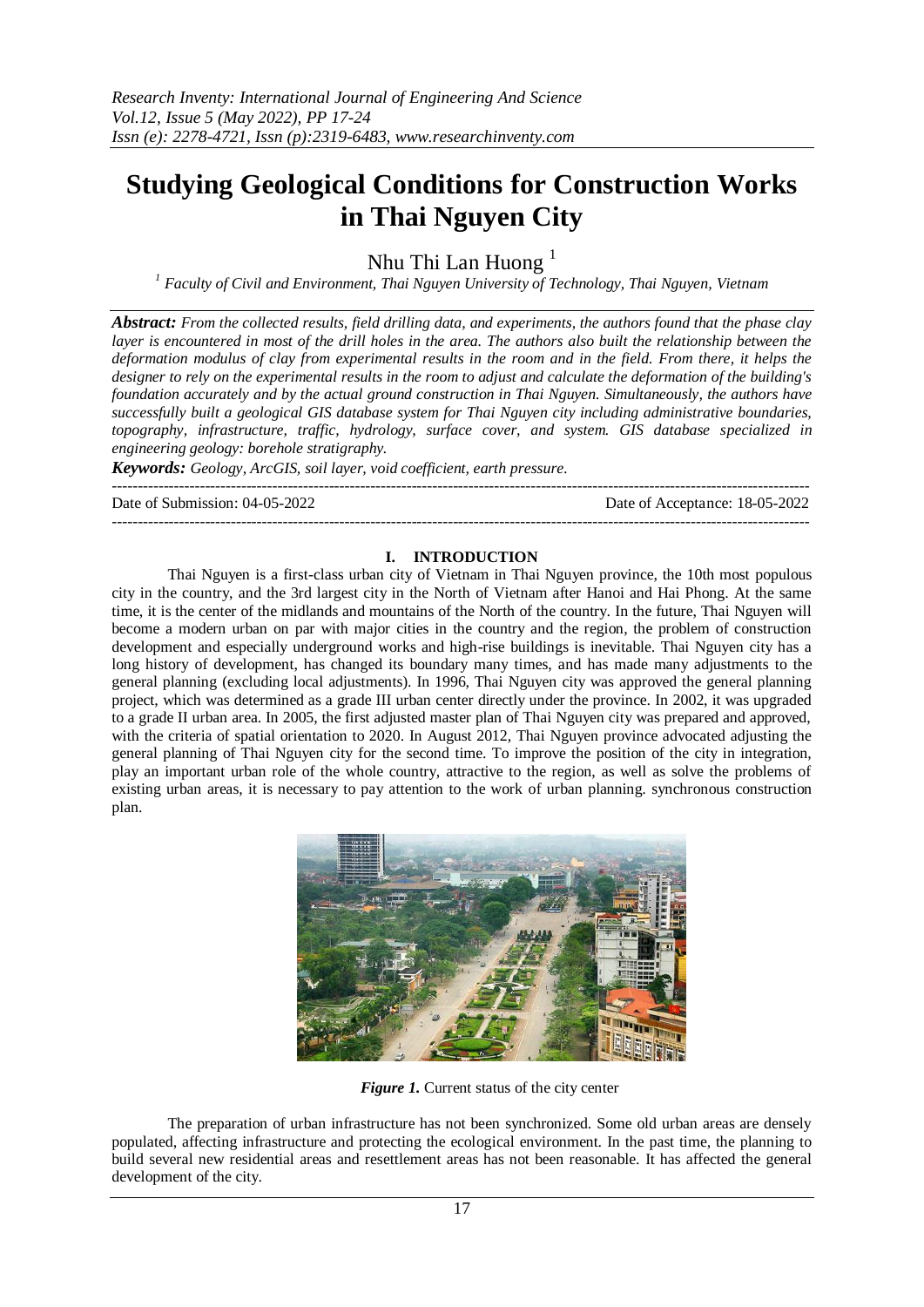Currently, the surface land fund of the central area of Thai Nguyen city is in an almost exhausted state. Green spaces, public spaces with the need for modern civilization, and urban beauty are demanding the development that must be directed towards the ability to take advantage of parallel development in both height and depth. In particular, the issue of depth-development of urban underground space in Thai Nguyen is happening very new, inadequate, lacking planning and regulatory framework. Thai Nguyen will build underground works for traffic, water supply and drainage, commerce, services, and car parking. From the incidents that happened with big cities like Hanoi and Ho Chi Minh City, Thai Nguyen also needs to find its orientation.

Challenges for the construction industry in Thai Nguyen have also been raised, which is the problem of construction planning and the quality of construction works. To improve efficiency in construction work, geological survey work must be one step ahead. The formation of high-rise buildings is the trend that the city is aiming for. However, how much to develop high-rise buildings to match the development needs and ensure the infrastructure of the city, so far there is no specific plan. It is necessary to prepare for the survey to have specific statistics on traffic density and infrastructure conditions in central street areas. This is the basis for evaluating whether the construction of high-rise buildings in that location is suitable for geology and infrastructure conditions.

Previously, engineering geological investigations were conducted by the Department of Geology of Vietnam, but the documents are general and focus on mineral geology. They have not been integrated into the software and do not meet the construction forms of today. Therefore, it is difficult to use existing documents for planning and construction. From that fact, it is very necessary to study the geological and engineering conditions of the region to serve the sustainable development of the Thai Nguyen urban area.

# **II. METHODOLOGY**

## **2.1 Collect existing data**

The collection of engineering geological survey documents has been available in the study area to reduce the volume of engineering geological survey work. On the other hand, this work brings economic efficiency, avoiding waste due to duplication between geological exploration works. The collected documents are guaranteed to be complete, accurate, and clear. The collected documents include all documents related to the geotechnical conditions of the study area, including:

- Documents on geology, stratigraphy, topography, hydrogeology of the area, map of the current state of the study area.
- Documentation of geological survey works that have been and will be built in the study area.
- Floor plan of the city center.
- Documentation of soil sample testing in boreholes at construction sites.
- Mineral geological map of Thai Nguyen province has been digitized on Mapinfo software.
- Collecting experimental data of soil and rock samples of 1000 drill holes, each hole is 10-50m deep.

### **2.2** *Analysis of geological features of the study area*

Based on the collected documents and geological data, the authors have conducted actual drilling and surveying and analyzed the general characteristics of the geology of the area



*Figure 2.* Location map of collected boreholes and drill holes conducted in the study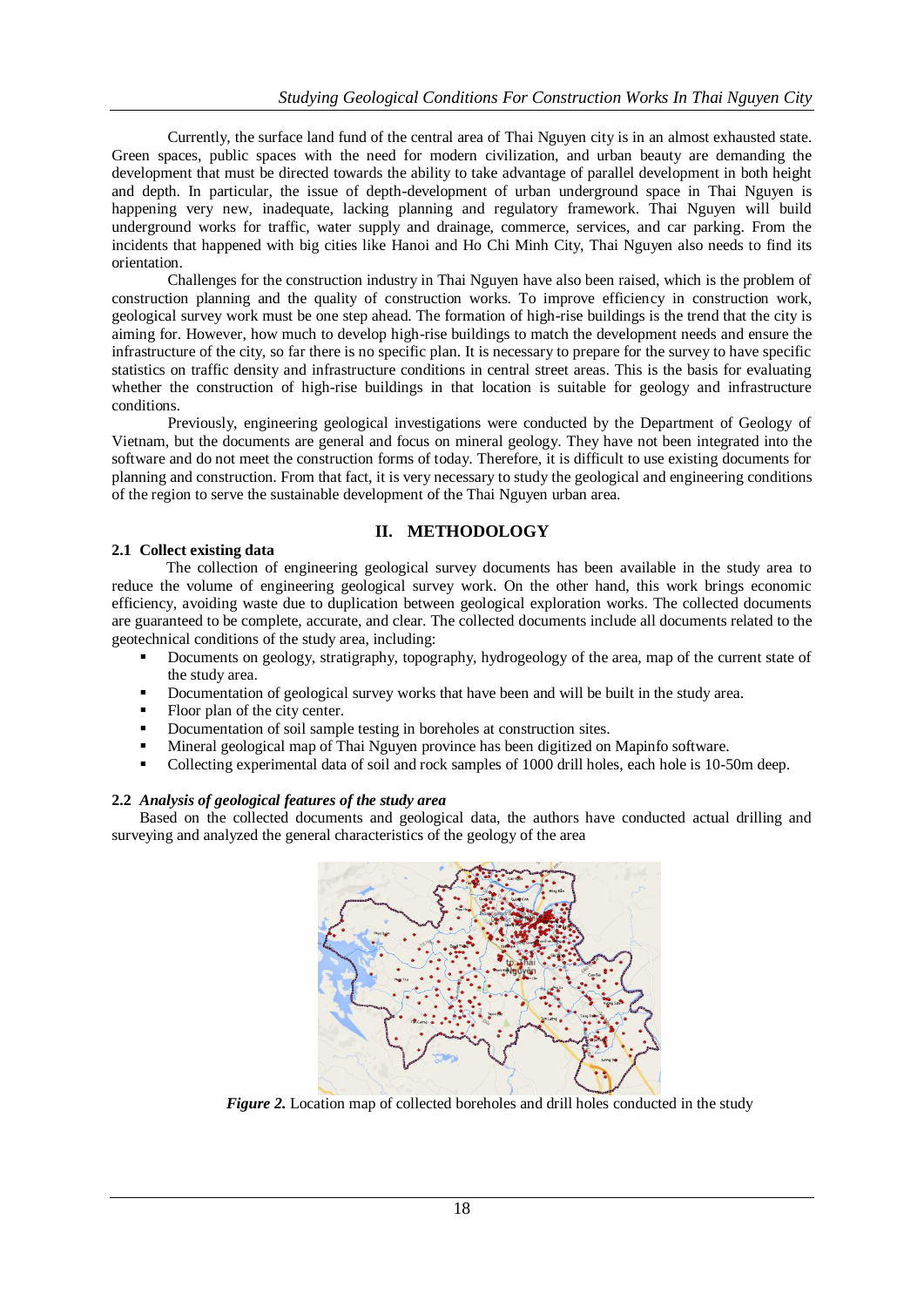The study area is divided into soil layers with the following characteristics:

**Layer 1**: Cultivated land, backfill soil, pond mud.

It is composed of backfill soil, silty soil, old fields yellow brown red brown gray brown yellow. Do not take samples for testing in this soil layer. Removed during construction design

**Layer 1a**: Soft plastic clay

It has a composition of mixed clay with yellow-brown red brown gray brown yellow color. Do not take samples for testing in this soil layer. Removed during construction design.

**Layer 2**: Mixed clay, hard plastic, medium, and weak structure.

Clay mixed with gray-brown, dark gray color, hard plastic state, medium-weak compact structure. This class is found in most of the survey areas.

**Layer 3**: Mixed clay, hard plastic, medium compact structure.

This layer is composed of clay mixed with yellow-grey brown-yellowish-brown, red-brown, in the hard plastic state, medium-tight structure, weak in some places. This layer distributes most of the survey area.

**Layer 4**: Fine-grained coarse sand, medium-tight texture, sometimes less tight.

This soil layer is composed of coarse-grained sand of gray-brown, gray-green color, the texture is medium and sometimes less tight. This layer is found in boreholes in the areas of Phuc Xuan, Thinh Duc, Thinh Dan, Tich Luong, Quan Trieu, and Tan Long communes.

**Layer 4a**: Coarse sand mixed with gravel, medium compact structure.

This soil layer is composed of coarse-grained sand and gravel, gray-brown, gray-white in color, medium compact in texture. This layer is only found in Phuc Xuan, Thinh Duc, and Thinh Dan communes.

**Layer 5**: Clay mixed with siltstones, semi-hard, medium-tight.

This soil layer is composed of clay mixed with a few weathered siltstones of yellow-brown, gray-green color.

Layer 6: Weathered siltstone interspersed with phased clay circuit, hard and tight state.

This soil layer is composed of weathered siltstone of gray-brown, blue-gray colors interspersed with phased clay circuits, solid state, tight structure. This soil layer is distributed in Tan Long, Quan Trieu, Phuc Ha, Thinh Dan, Tich Luong, Thinh Duc, Thinh Dan, and Phuc Xuan wards. Sampling in the drill core and testing the siltstone clay sample is:

One-axis instantaneous compressive strength:  $R_n = 250 \text{ kG/cm}^2$ 

Saturated single-axis instantaneous compressive strength:  $R_n$  saturated= 150 kG/cm<sup>2</sup>

Conduct standard penetration test (SPT) in the field in this layer for the following values:  $NTB > 50$ (hammer/ 30cm).

Layer 7: Claystone is cracked, cracked, hard state, tight structure.

This soil layer is composed of claystone, cracked and broken, gray-brown, gray-green, hard state, tight texture. This class is located in Cam Gia, Phu Xa, Thinh Dan, Tich Luong, Thinh Duc, and Phuc Xuan wards.

Sampling in the drill core and testing rock samples are:

One-axis instantaneous compressive strength:  $R_n = 300 \text{ kG/cm}^2$ 

Saturation single-axis instantaneous compressive strength:  $R_n$  saturated = 200 kG/cm<sup>2</sup>

For grade 7 when calculating, it is recommended to choose compressive strength:  $R_n$  saturated = 200  $kG/cm<sup>2</sup>$ 

The field standard penetration test (SPT) in this layer gave the following values:  $NTB > 50$  (hammer/

30cm).

**Layer 8**: Claystone, hard state, tight structure.

This soil layer is composed of claystone, blue-gray, dark gray, solid state, very tight structure. We have in-hole sampling and rock testing.

One-axis instantaneous compressive strength:  $R_n = 550 \text{ kG/cm}^2$ 

Saturation single-axis instantaneous compressive strength:  $R_n$  saturated = 450 kG/cm<sup>2</sup>

**Layer 9**: Pebbles

Pebbles, gray, yellow-gray, very tight state. The thickness of this layer has not been drilled through. According to the experimental results, the results of mechanical and physical parameters are as follows:

Specific weight ( $\gamma_s$ ):  $\gamma_s$ =2,66 (g/cm<sup>3</sup>).

Standard penetration resistance SPT  $(N_{30})$ :  $N_{30} > 100$ 

The cobblestone layer has a very large total strain modulus  $E_0$ .

Standard calculation pressure:  $R_0 = 6.0$  (KG/cm2)

**Layer 10**: Shale interspersed with limestone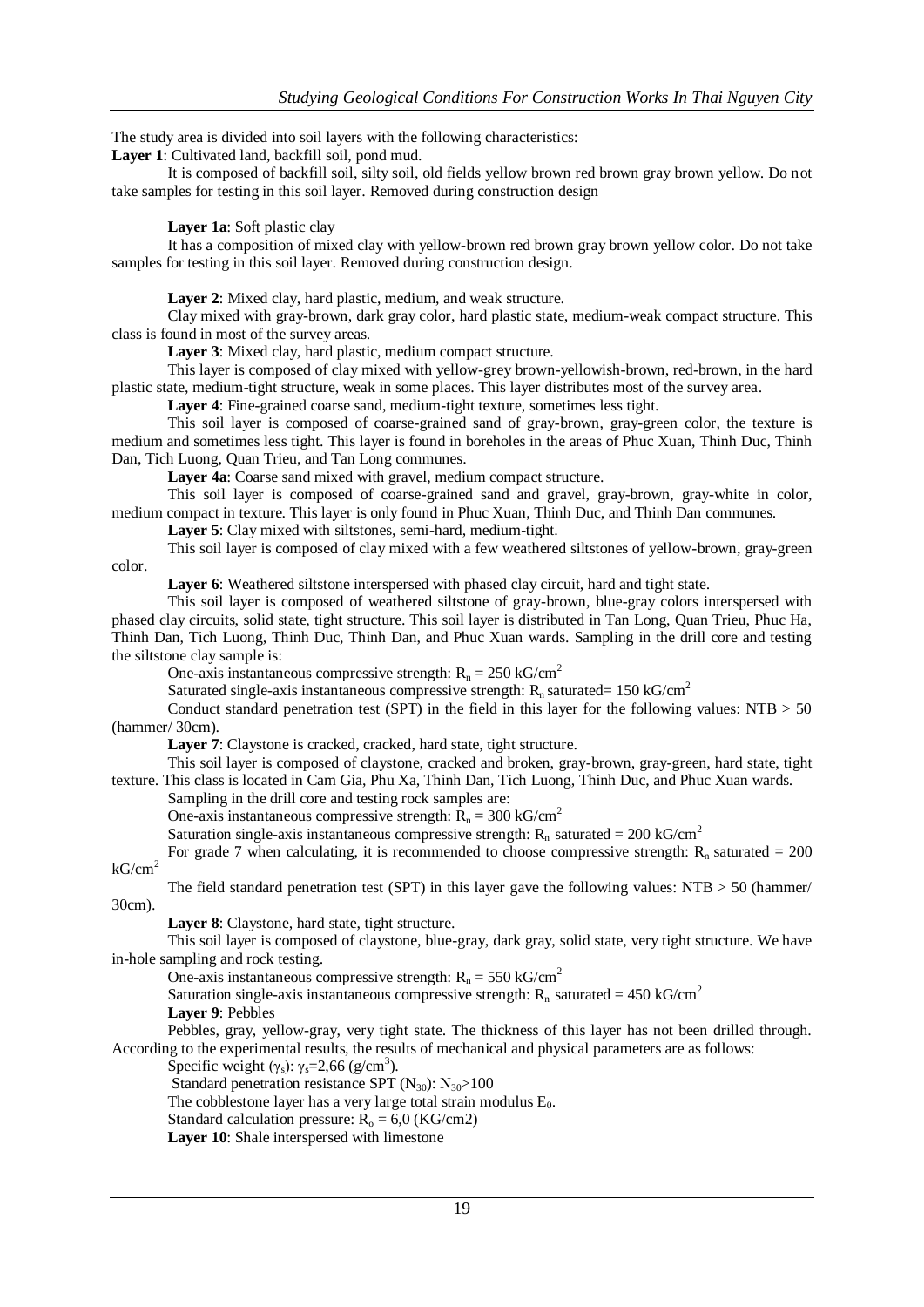Formation composition includes shale, thinly layered mineralized siltstone, microgranular limestone, clay limestone, in some places with coal shale, thin lens. Mineral composition includes calcite 95-97%, clay 3- 5%.

Standard penetration resistance SPT  $(N_{30})$ :  $N_{30}$ >100 (Hammer)

# **III. EXPERIMENTAL RESULTS**

# **3.1. Establishing strain modulus relationship of clay from field and laboratory test results**

Calculation of deformation of the ground under the effect of construction loads is mostly based on laboratory test results, not considering the side expansion of the soil. From the results collected together with drilling and experimental data. We see that the phase clay layer is encountered in most of the boreholes. It is necessary to build a relationship between the deformation modulus of clay from laboratory and field test results. From there, it helps the designer to rely on the experimental results in the room to adjust and calculate the deformation of the building foundation accurately and by the actual ground construction in Thai Nguyen.

## **Experimental results in the room**

The experimental results of 5 randomly selected works are summarized in Table 1. The stress-compression pressure relationship graphs are shown in Figure 3.

|                | Construction                                            | W    | γ        | $\gamma_c$ | $\gamma_{\rm s}$  | $e_{\alpha}$ | $\mathbf n$   | $W_{ch}$ | $W_{d}$       | $I_d$ | Is   | $\varphi$       | $\mathsf{C}$       | of<br>Type<br>Clay |
|----------------|---------------------------------------------------------|------|----------|------------|-------------------|--------------|---------------|----------|---------------|-------|------|-----------------|--------------------|--------------------|
|                |                                                         | $\%$ | $g/cm^3$ | $g/cm^3$   | g/cm <sup>3</sup> |              | $\frac{0}{0}$ | $\%$     | $\frac{0}{0}$ | $\%$  | $\%$ | Đô              | kG/cm <sup>2</sup> |                    |
|                | Shopping mall                                           | 30.2 | 1.88     | 1.44       | 2.70              | 0.875        | 47            | 39.9     | 24.5          | 15.4  | 0.4  | $12^{\circ}08'$ | 0.180              | hard<br>plastic    |
| 1              |                                                         | 30.2 | 1.88     | 1.44       | 2.70              | 0.873        | 47            | 39.9     | 24.5          | 15.4  | 0.4  | $14^{\circ}10'$ | 0.190              | hard<br>plastic    |
| $\overline{2}$ | Traffic<br>Department<br>Project<br>Management<br>Board | 30.3 | 1.89     | 1.47       | 2.68              | 0.811        | 45            | 37.1     | 21.2          | 16.0  | 0.4  | $11^{\circ}51'$ | 0.196              | hard<br>plastic    |
|                |                                                         | 28.0 | 1.90     | 1.48       | 2.70              | 0.828        | 45            | 37.7     | 23.2          | 14.5  | 0.3  | $13^{\circ}47'$ | 0.204              | hard<br>plastic    |
| 3              | of<br>College<br>Finance<br>and<br>Accounting           | 25.2 | 1.91     | 1.52       | 2.71              | 0.773        | 44            | 35.6     | 22.4          | 13.2  | 0.2  | $18^{\circ}05'$ | 0.230              | half hard          |
|                |                                                         | 24.2 | 1.91     | 1.53       | 2.71              | 0.732        | 43            | 37.3     | 24.0          | 13.3  | 0.0  | $19^{\circ}35'$ | 0.237              | half hard          |
| $\overline{4}$ | Environmental<br>Resources<br>building                  | 24.5 | 1.91     | 1.54       | 2.71              | 0.751        | 43            | 37.4     | 23.4          | 13.9  | 0.1  | $17^{\circ}06'$ | 0.223              | half hard          |
|                |                                                         | 22.2 | 1.84     | 1.51       | 2.70              | 0.775        | 44            | 32.7     | 18.8          | 13.9  | 0.2  | $16^{\circ}23$  | 0.256              | half hard          |
| 5              | Political school                                        | 26.6 | 1.90     | 1.50       | 2.71              | 0.809        | 44            | 35.7     | 22.3          | 13.4  | 0.3  | $14^{\circ}17'$ | 0.201              | hard<br>plastic    |
|                |                                                         | 28.1 | 1.91     | 1.49       | 2.72              | 0.822        | 45            | 36.0     | 20.9          | 15.1  | 0.5  | 17°38           | 0.219              | hard<br>plastic    |

**Table 1** Experimental results in the room of soil mechanical and physical parameters of some buildings in the central area of Thai Nguyen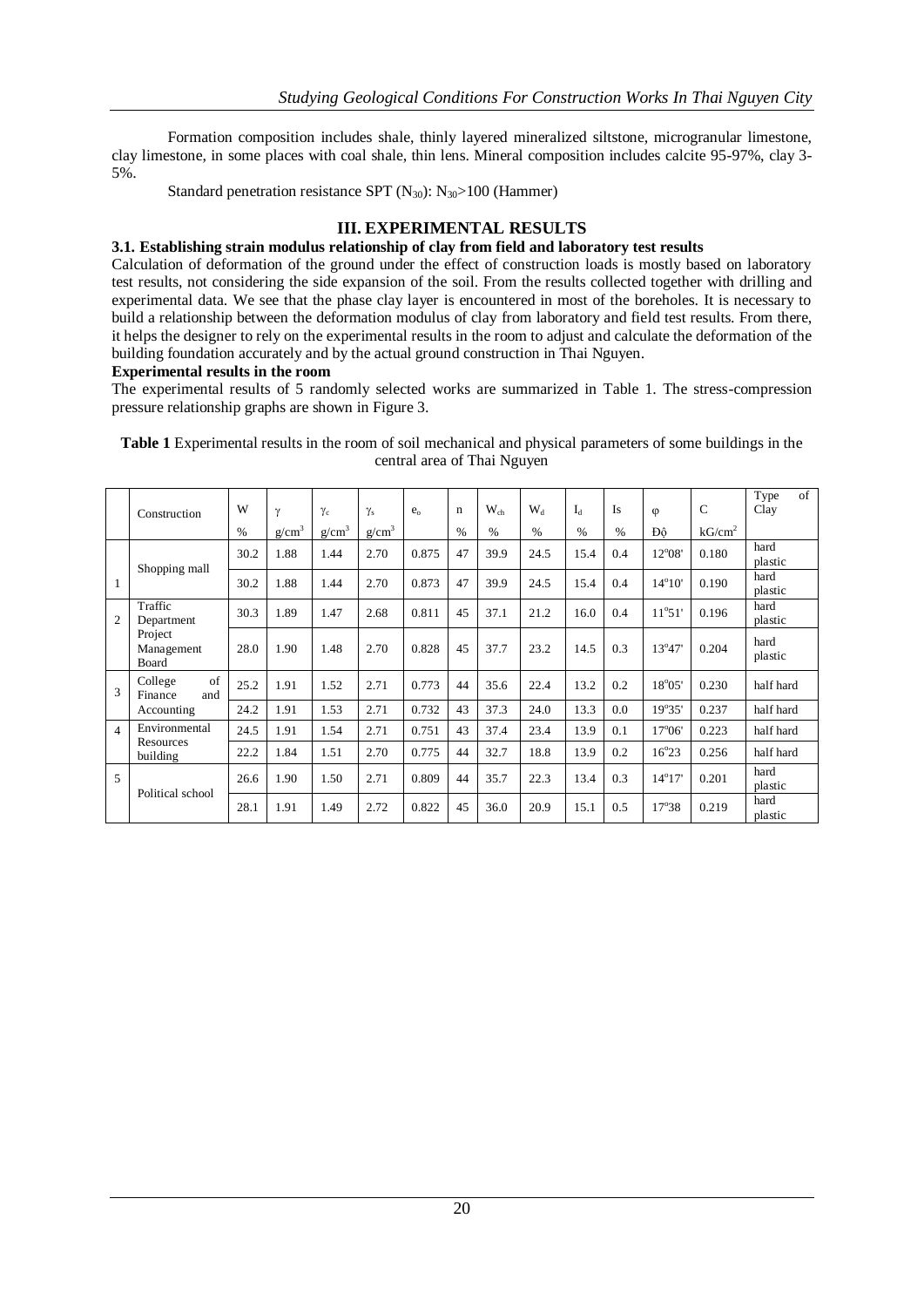

**Figure 3.** e-P relationship in consolidation compression test

## **Outdoor experiment results**

The results of the field static compression table test are shown through the corresponding levels of compression pressure and settlement in Figure 4.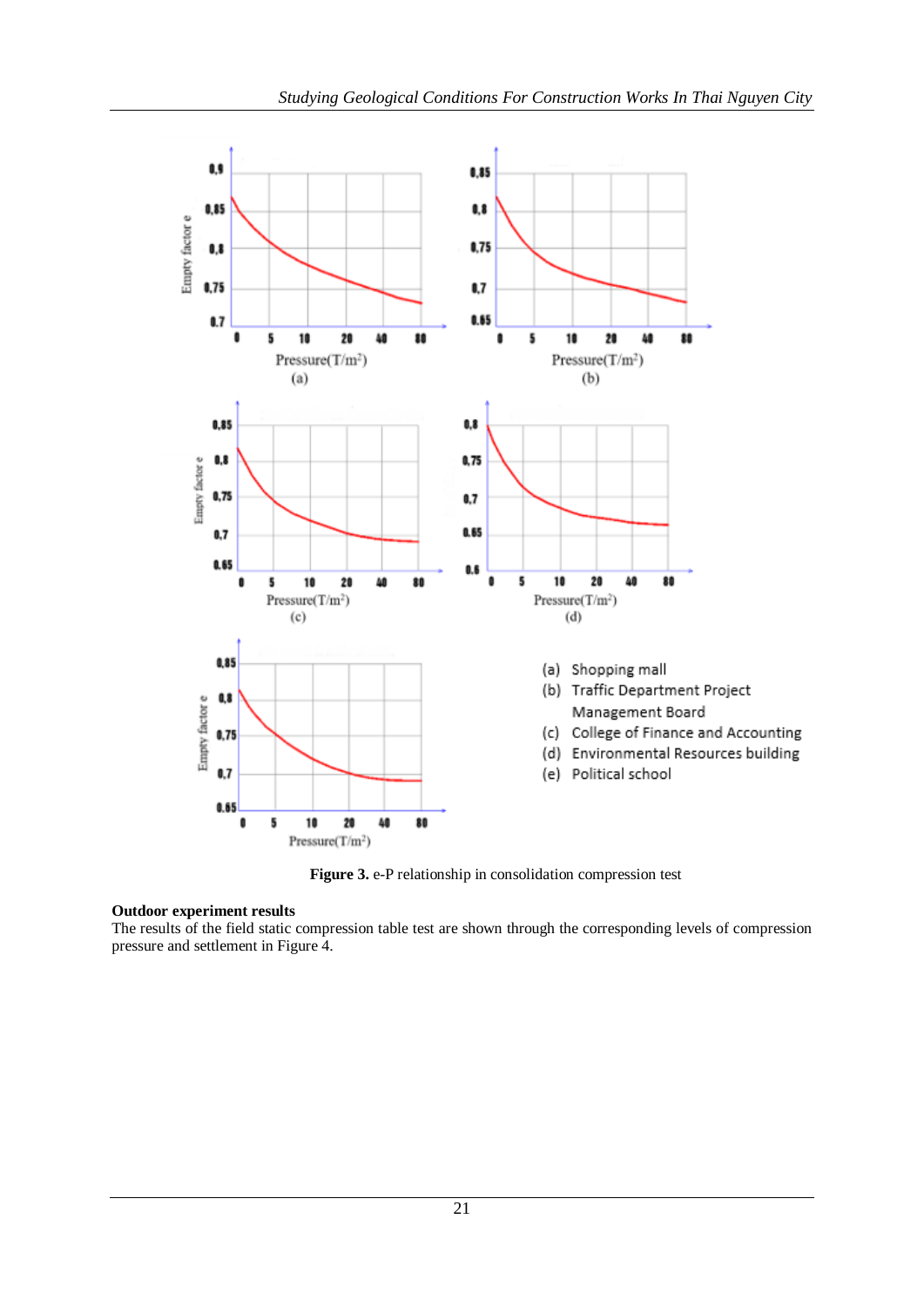

*Figure 4.* The results of the field static compression table test

## **3.2 Integrating geological data of Thai Nguyen into ARCGIS software**

The geological GIS database system of Thai Nguyen city is designed into two parts:

-The GIS database system includes administrative boundaries, topography, infrastructure, traffic, water systems, and surface coverage.

-GIS database system specialized in engineering geology is borehole stratigraphy.

Name of the database:

Name of each group of specialized classes: du lieu dia chat thai nguyen

+ Base database group 1: Ranhgioiphuongxa

| Base                                      | database | group | ٠. | Phuongxa    |
|-------------------------------------------|----------|-------|----|-------------|
| Base                                      | database | group | ຸ  | GiaothongTN |
| $+$ Base database group 4: trusohanhchinh |          |       |    |             |

+ Group of background databases 5: nhadan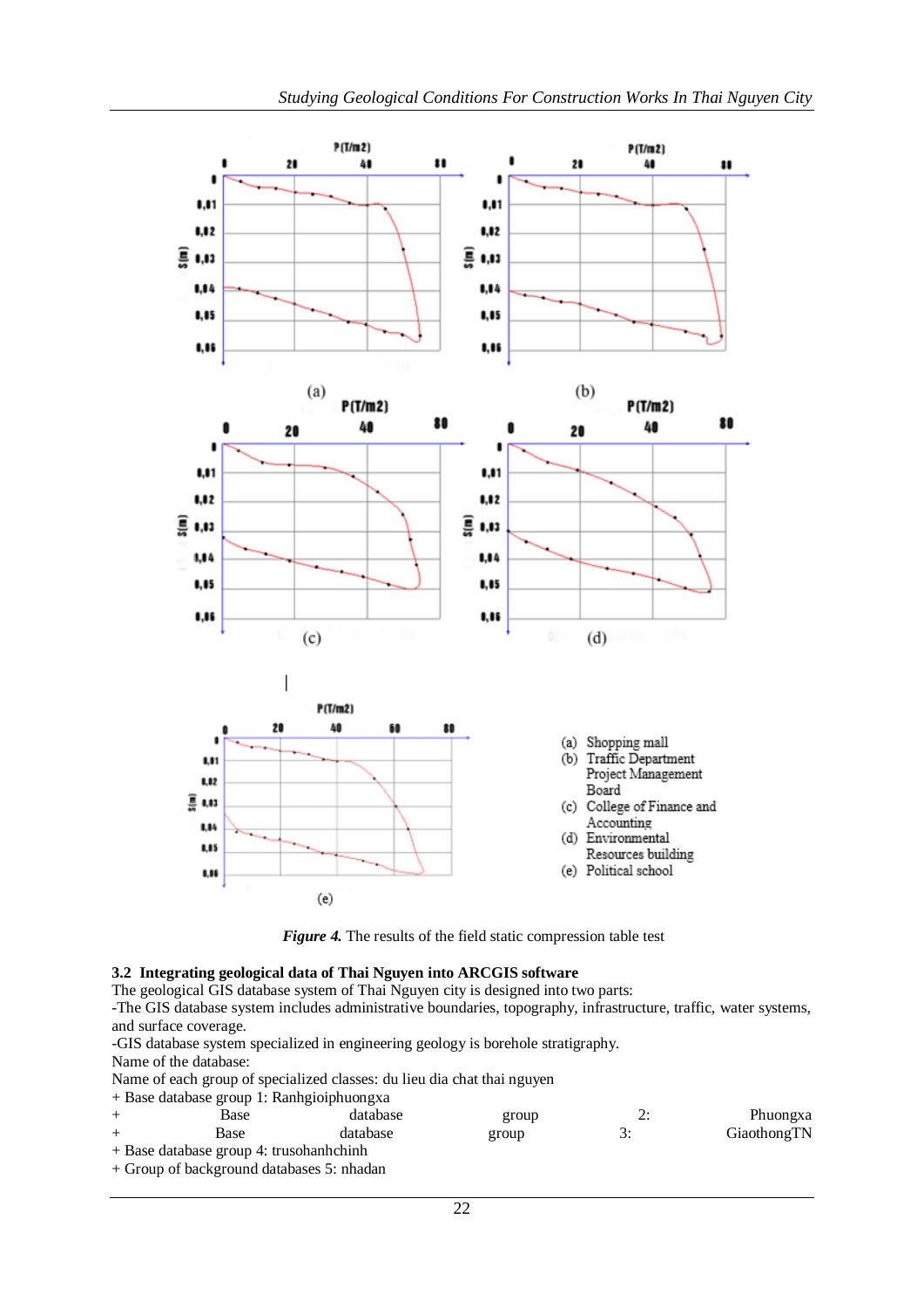+ Thematic group: lokhoandiachat



 *Figure 5.* Importing data into ARCGIS 10.1

## **IV. CONCLUSION**

The designer can rely on the experimental results in the room to adjust and calculate the deformation of the building foundation. The design will be more accurate and consistent with the actual ground construction in Thai Nguyen. According to the strain modulus relationship from the field and laboratory tests to calculate the foundation.

- For hard plastic phase clay with average void ratio e=0.85 : difference in strain modulus from field test and laboratory test  $k<sub>E</sub>$  from 3 to 3.8 times.
- For semi-solid phase lightning with average void ratio e=0.75: difference in strain modulus from field test and laboratory test  $k<sub>E</sub>$  from 2.7 to 4.5 times.
- The higher the pressure level, the smaller this difference is.

Dividing the base structure of Thai Nguyen city into 3 types of features and geological data of each borehole are managed in Arcgis software. This creates favorable conditions for the foundation designer. Designers can serve as the basis for designing planning schemes and underground works planning.

### **Conflict of interest**

There is no conflict to disclose.

### **ACKNOWLEDGEMENT**

This work was supported by Thai Nguyen University of Technology, Vietnam.

#### **REFERENCES**

- [1]. Thai Nguyen Construction Consulting Company, 2012, Construction geological survey reports.
- [2]. Department of Geology of Vietnam, 1996, Map of geology and minerals at 1:50,000 scale, Hanoi newspaper group, Vietnam Geological Department Publishing House, Hanoi.
- [3]. Cao Dinh Trieu, 1998, Zoning of Vietnam's territorial structure based on gravity and magnetic fields, Scientific Publishing House, Hanoi
- [4]. Duong Diep Thuy, Pham Quang Hung (2012), "Correlation between the base index and some physical parameters of cohesive soil in some areas of Hanoi", Journal of Construction Science and Technology 2012.
- [5]. Dinh Van Toan, 2004, Research and assessment of landslide hazards in the Northern mountainous region, Vietnam Institute of Science and Technology.
- [6]. Proceedings of the 12th science and technology conference.
- [7]. Nguyen Van Phat, 2011, Thai Nguyen Mineral Geological Map, 1:50,000, F-48-92-B, Science & Technology Publishing House.
- [8]. Nguyen Thanh, 1994, V/v on classification and mapping of building foundation structures in Vietnam, Collection of reports at the 11th National Geotechnical Science Conference, Hanoi.
- [9]. Nguyen Uyen, Nguyen Van Phuong, Nguyen Dinh, and Nguyen Xuan Dien, 2002, Engineering Geology, Construction Publishing House, Hanoi.
- [10]. Science and Technology Association specialized in engineering geology, volume 1, 1984, Construction Publishing House, Hanoi.
- [11]. Phan Hong Quan, 2006, Soil mechanics, construction publishing house.
- [12]. Phan Tu Huong, 2015, Geology of underground works, a construction publishing house.
- [13]. Thai Nguyen Construction Quality Accreditation Center, 2011, Construction site geological survey reports.
- [14]. TCVN 9354:2012, Construction soil Method of determining deformation modulus at the site by flat compression plate,